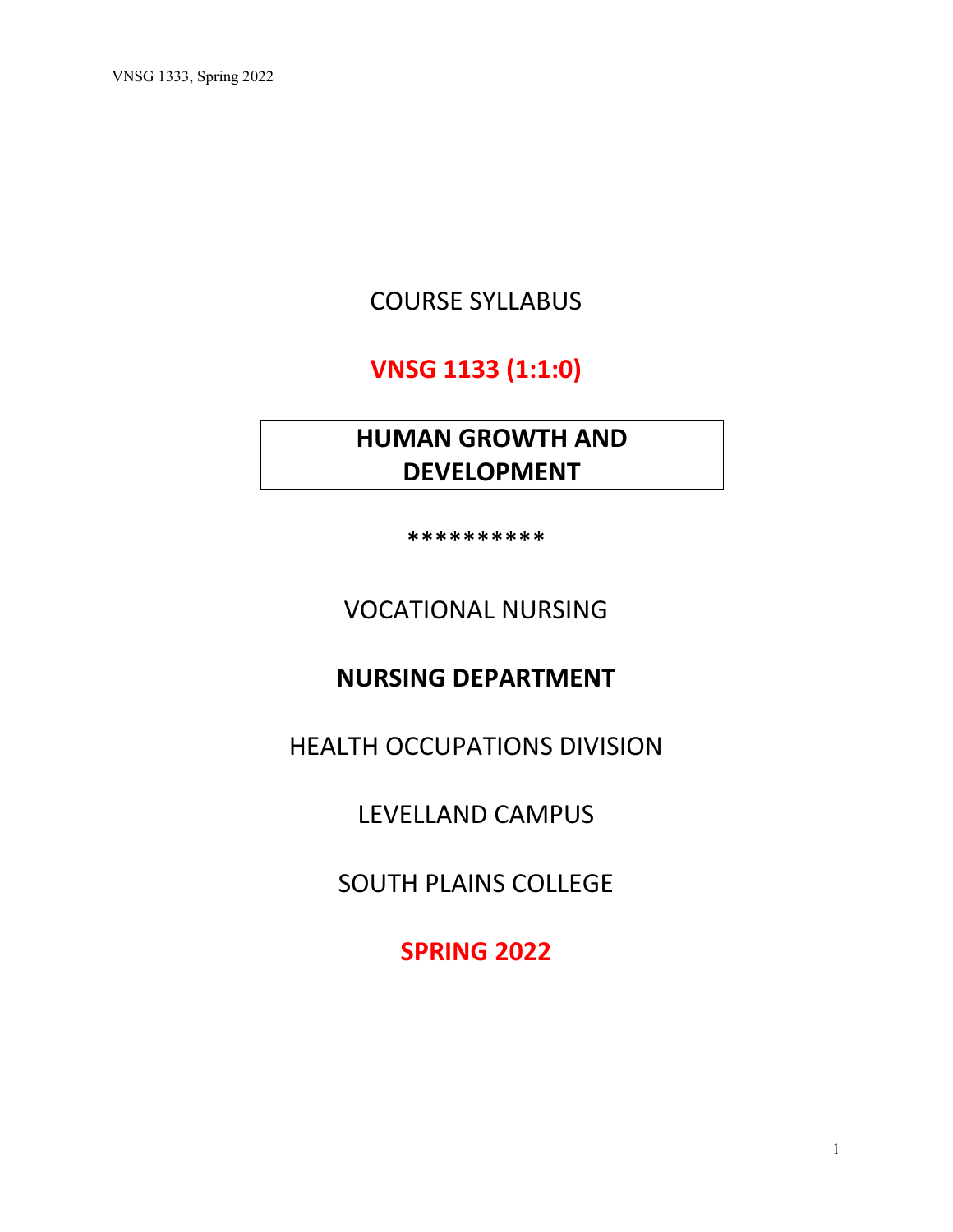Levelland Campus

### **COURSE SYLLABUS**

COURSE TITLE: Human Growth and Development, VNSG 1133

INSTRUCTOR: **Janet Hargrove, BSN, RN Room AH 103A Office: 806.716.2386 Cell: 806.523.9722 [jhargrove@southplainscollege.edu](mailto:jhargrove@southplainscollege.edu)**

OFFICE HOURS: By Appointment

#### **SOUTH PLAINS COLLEGE IMPROVES EACH STUDENT'S LIFE**

#### **I. GENERAL COURSE INFORMATION**

**A. COURSE DESCRIPTION (WECM): Study of the basic aspects of growth and development throughout the life span. Focus on growth and development of the individual's body, mind, and personality as influenced by the environment.**

#### **B. LEARNING OUTCOMES (WECM):**

**Identify the stages of growth and development throughout the life span; and list the factors which influence growth and development.**

#### **C. COURSE OBJECTIVES (DECS):**

- 1. Discuss the fundamental principles of normal growth and development.
- 2. Describe the growth and development of the infant from one month to twelve months.
- 3. Describe growth and development characteristics of the toddler, preschool age, school age, and adolescent child.
- 4. Describe growth and development characteristics across the life span of the early adult, middle adult, and late adult.
- 5. Incorporate basic principles of human growth and development in formulating the nursing process.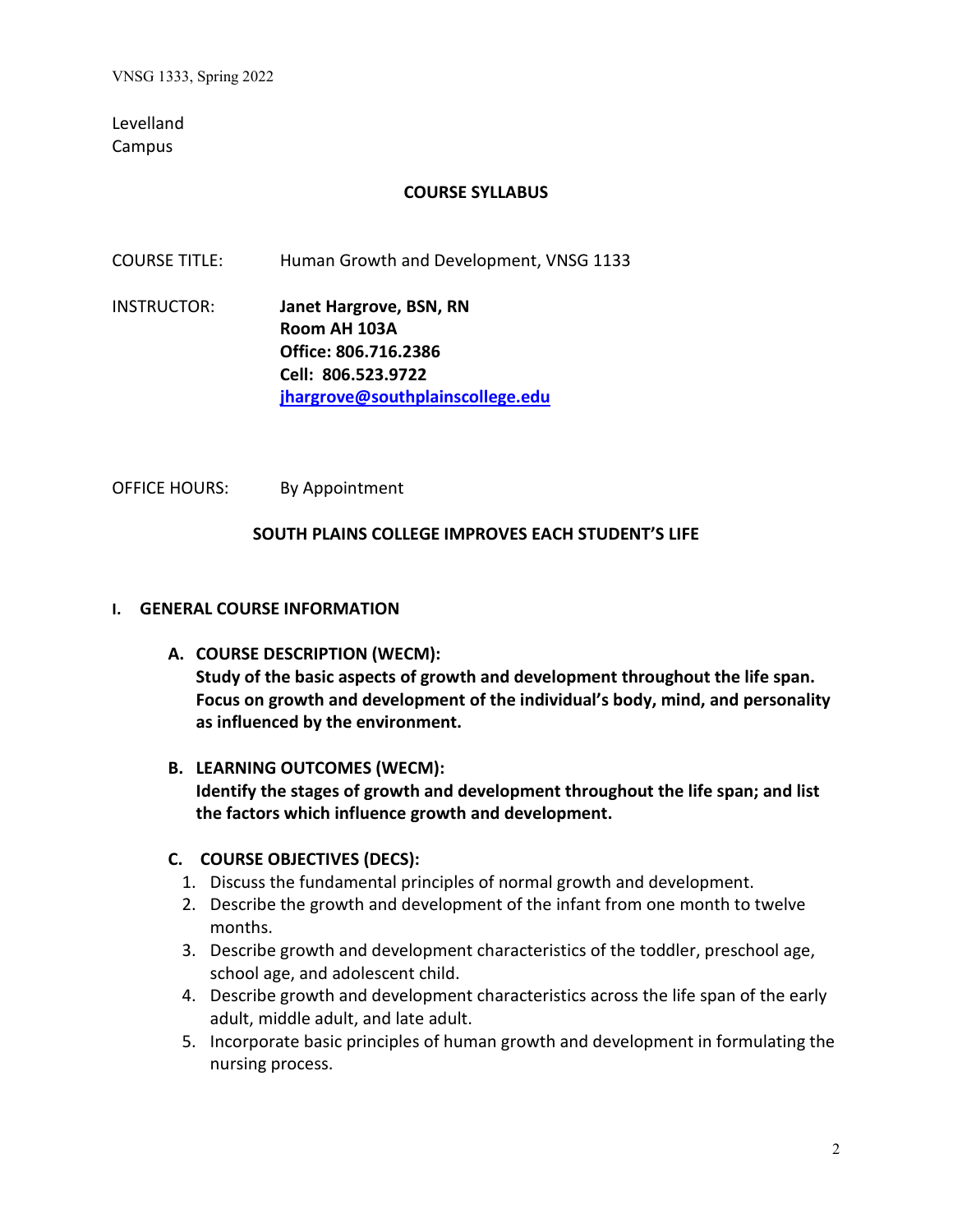- 6. Define culture and discuss how beliefs, values, ideas, and religious doctrines are adapted throughout the life span.
- 7. Discuss effective methods of communication across the life span

### **D. COURSE COMPETENCIES:**

Grading Scale:

- B (89-80)
- C (79-77)
- D (76-70)
- F 69 and below

### **Below 77 is failing**

### **E. ACADEMIC INTEGRITY:**

Please refer to SPC Catalog and Vocational Nursing Student Handbook.

### **F. VERIFICATION OF WORKPLACE COMPETENCIES:**

No external learning experiences provided. Successful completion of the NEAC Competency statements at the level specified by the course (Level Objectives) will allow the student to continue to advance within the program. Upon successful completion of the program, students will be eligible to take the state board exam (NCLEX) for vocational nurse licensure.

### **II. SPECIFIC COURSE/INSTRUCTOR REQUIREMENTS**

### **A. Textbook:**

**Polan/Taylor.** *Journey Across the Life Span: Human Development and Health Promotion, 6th Edition***. F. A. Davis Company, Philadelphia, PA.**

**Linnard-Palmer, L. E., & Haile Coats, G. M. (2017).** *Safe Maternity and Pediatric Nursing Care.* **F.A. Davis Company, Philadelphia, PA.**

### **B. ATTENDANCE POLICY**

Contact hours: 16. See SPC catalogue and Vocational Nursing Student Handbook. Students are expected to attend all classes, arrive on time, and to remain for the entire class period. Attendance will be taken at the beginning of class: a student not present will be marked absent in the attendance record.

**If a student misses more than 2 hours of this 16 hour course they will be withdrawn from the course.**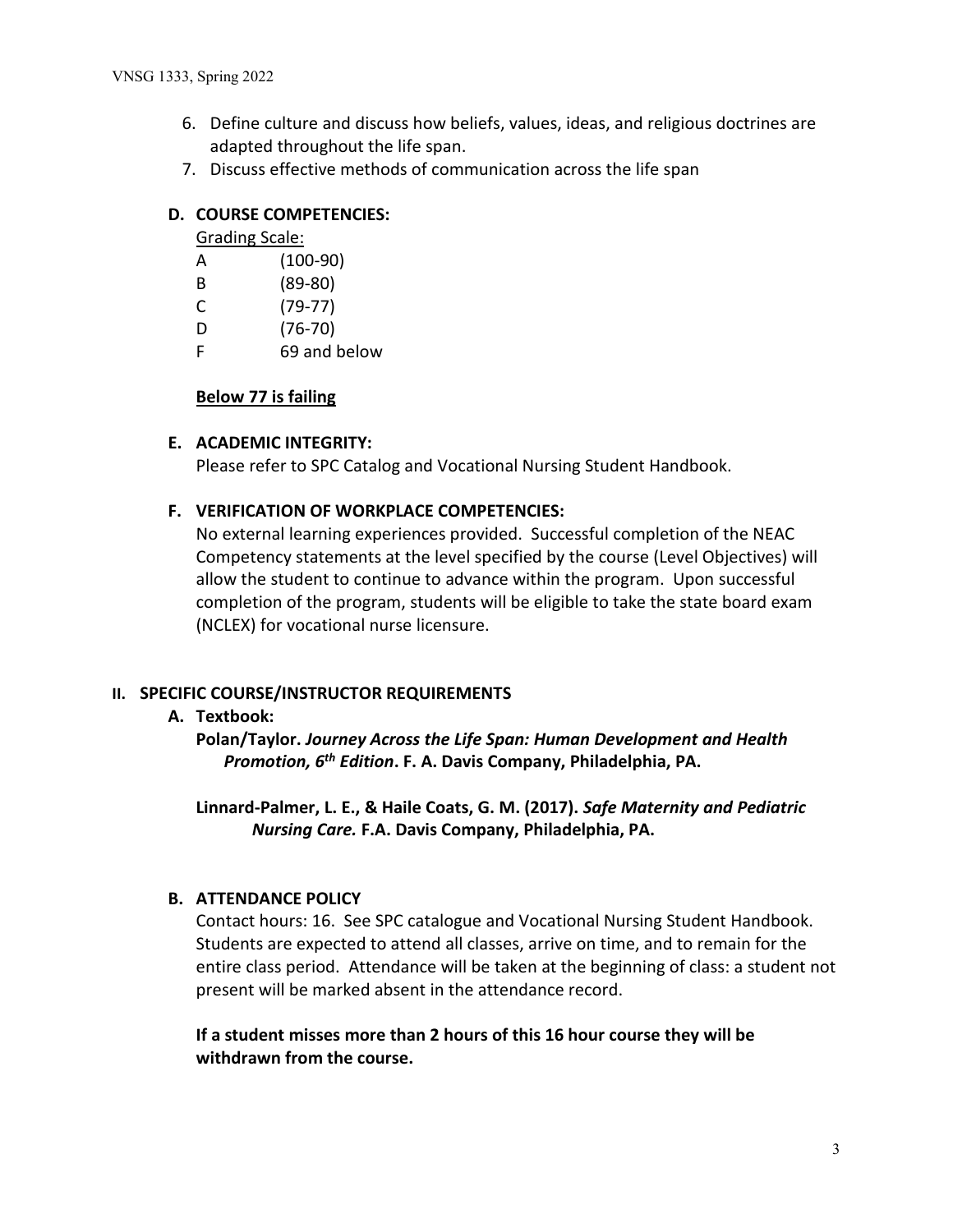### **C. ASSIGNMENT POLICY:**

All class assignments are to be completed during the scheduled course time within the spring semester. Failure to complete assignments will result in a grade of INCOMPLETE. A grade of incomplete will not permit a student to graduate. Please refer to the Student Handbook for Vocational Nursing.

Assignments turned in after 8:00 a.m. on the assigned due date will have 10 points deducted. Ten points will be deducted for each day the assignment is late. **There are only 4 unit exams and a final exam scheduled for this course. Make-up exams will only be allowed if the student makes arrangements with the instructor PRIOR to the scheduled date of the exam. No make-up will be allowed after the unit exam has been given and prior arrangements not made. Make-up exams are at the discretion of the instructor and may not be in the same format as the original scheduled exam.**

One homework assignment will be due in this course. Information can be found at the end of the syllabus.

#### **D. GRADING POLICY/METHODS OF EVALUATION:**

| Unit Exams          | 65% |
|---------------------|-----|
| Homework Assignment | 15% |
| Final Exam          | 20% |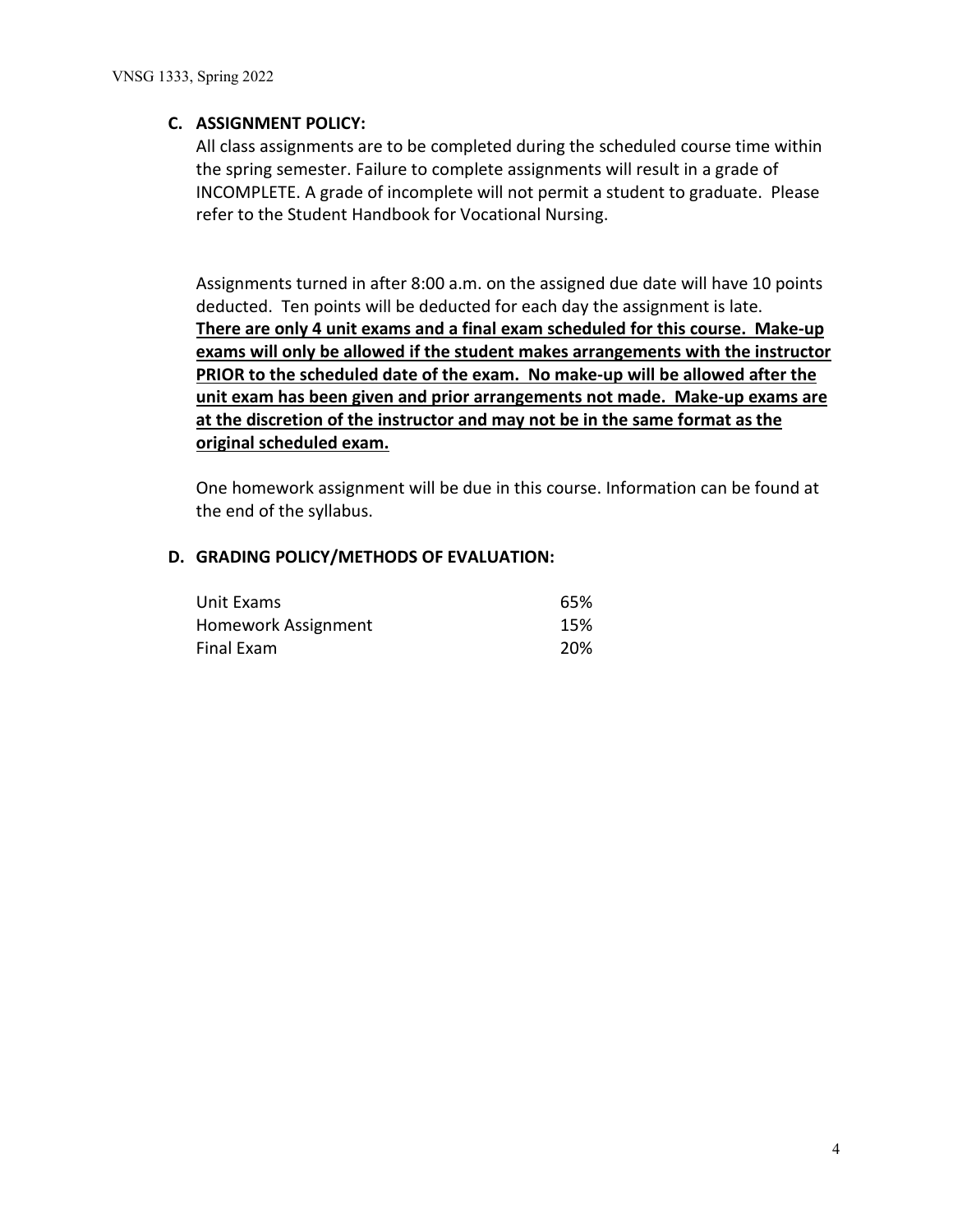#### **III. COURSE OUTLINE**

## **The end of each unit will be marked by a comprehensive exam related to the covered content. Exam format may vary**

Required reading: Text as stated below. It is required that each chapter be read prior to the lecture hour for the designated chapter. The student is responsible for an understanding of the objectives and the key terms found at the beginning of each chapter.

| Unit   |         | Content                            | <b>Faculty</b>  |
|--------|---------|------------------------------------|-----------------|
| Unit 1 | Chpt 1  | <b>Healthy Lifestyles</b>          | <b>Hargrove</b> |
|        | Chpt 2  | Culture                            |                 |
|        | Chpt 3  | The Family                         |                 |
|        | Chpt 4  | Communication                      |                 |
|        | Chpt 5  | Theories of Growth and Development |                 |
| Unit 2 | Chpt 6  | Prenatal Period to One Year        | <b>Hargrove</b> |
|        | Chpt 7  | Toddlerhood                        |                 |
|        | Chpt 8  | Preschool                          |                 |
| Unit 3 | Chpt 9  | School Age                         | <b>Hargrove</b> |
|        | Chpt 10 | <b>Puberty and Adolescence</b>     |                 |
| Unit 4 | Chpt 11 | Early Adulthood                    | <b>Hargrove</b> |
|        | Chpt 12 | Middle Adulthood                   |                 |
|        | Chpt 13 | Late Adulthood                     |                 |
|        | Chpt 14 | Death and Dying                    |                 |

**COMPREHENSIVE FINAL EXAM**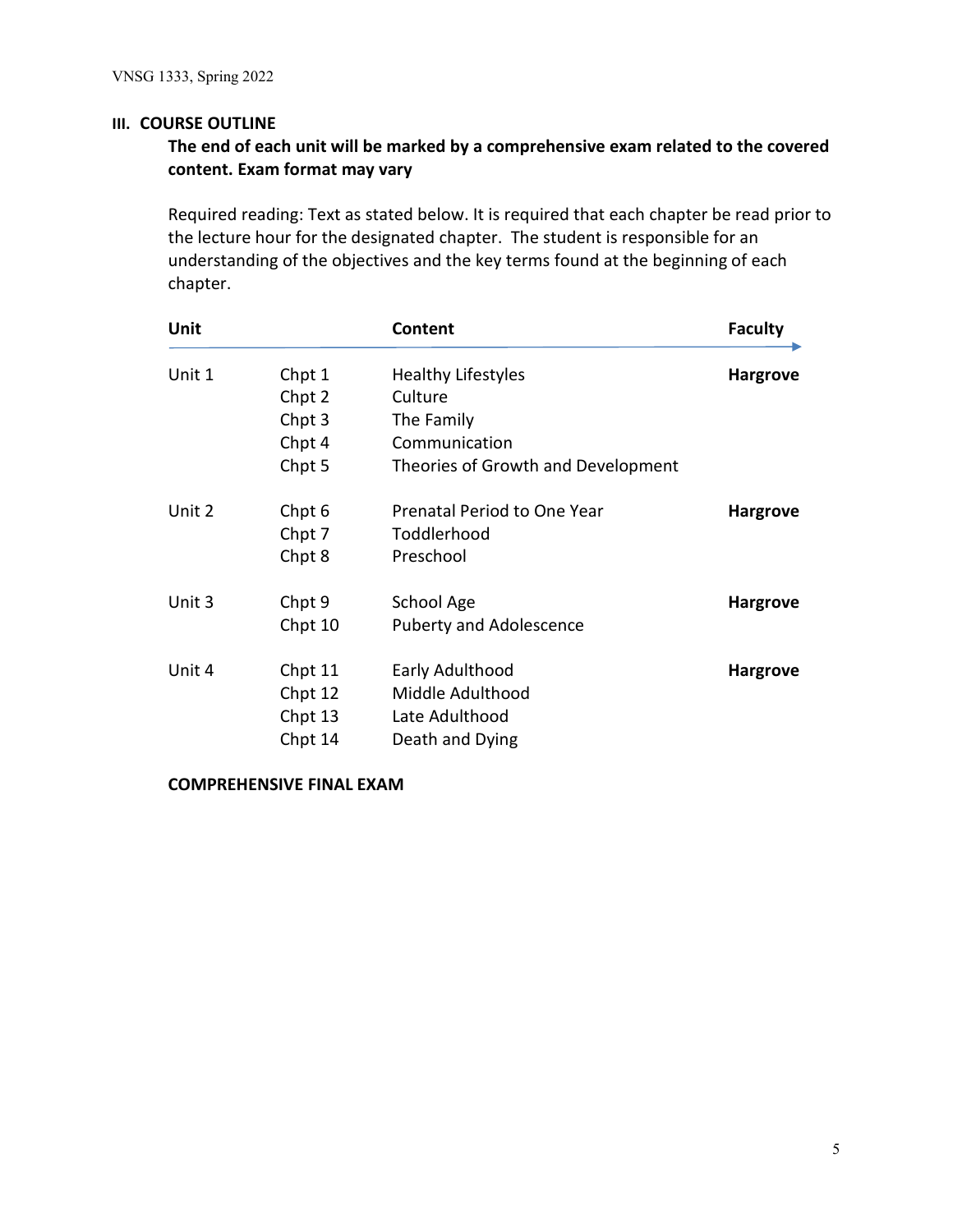#### **IV. ACCOMODATION**

Students with disabilities, including but not limited to physical, psychiatric, or learning disabilities, who wish to request accommodations in this class should notify the Disability Services Office early in the semester so that the appropriate arrangements may be made. In accordance with federal law, a student requesting accommodations must provide acceptable documentation of his/her disability to the Disability Services Office. For more information, call or visit the Disability Services Office at Levelland Student Health & Wellness Center 806 716 2577 or 806 716 2529.

Diversity: In this class, the teacher will establish and support an environment that values and nurtures individual and group differences and encourages engagement and interaction. Understanding and respecting multiple experiences and perspectives will serve to challenge and stimulate all of us to learn about others, about the larger world and about ourselves. By promoting diversity and intellectual exchange, we will not only mirror society as it is, but also model society as it should and can be.

### **4.1.1.4 Title IX Pregnancy Accommodations Statement**

If you are pregnant, or have given birth within six months, Under Title IX you have a right to reasonable accommodations to help continue your education. To activate accommodations, you must submit a Title IX pregnancy accommodations request, along with specific medical documentation, to the Director of Health and Wellness. Once approved, notification will be sent to the student and instructors. It is the student's responsibility to work with the instructor to arrange accommodations. Contact Chris Straface, Director of Health and Wellness at 806-716-2362 or email [cstraface@southplainscollege.edu](mailto:cstraface@southplainscollege.edu) for assistance.

### **FACE COVERING COURSE SYLLABUS STATEMENT**

It is the policy of South Plains College for the Fall 2022 semester that as a condition of on-campus enrollment, all students are required to engage in safe behaviors to avoid the spread of COVID-19 in the SPC community. Such behaviors specifically include the requirement that all students properly wear CDC-compliant face coverings while in SPC buildings including in classrooms, labs, hallways, and restrooms. Failure to comply with this policy may result in dismissal from the current class session. If the student refuses to leave the classroom or lab after being dismissed, the student may be referred to the Dean of Students on the Levelland campus or the Dean/Director of external centers for Student Code of Conduct Violation.

If you are experiencing any of the following symptoms please do not attend class and either seek medical attention or get tested for COVID-19.

- Cough, shortness of breath, difficulty breathing
- Fever or chills
- Muscles or body aches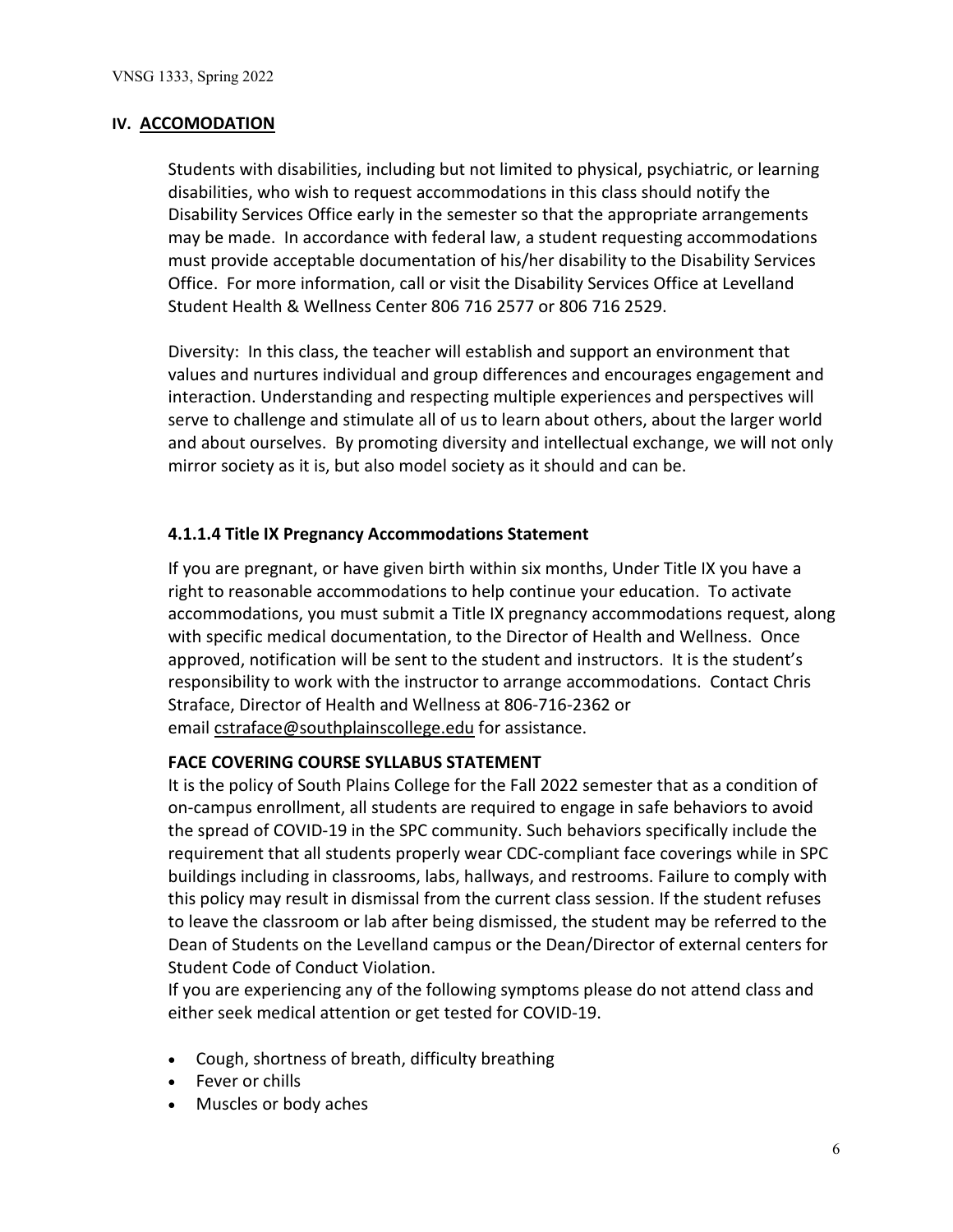- Vomiting or diarrhea
- New loss of taste and smell

Please also notify DeEtte Edens, BSN, RN, Associate Director of Health & Wellness, at [dedens@southplainscollege.edu](mailto:dedens@southplainscollege.edu) or 806-716-2376.

#### **CAMPUS CONCEALED CARRY STATEMENT**

Texas Government Code 411.2031 et al. authorizes the carrying of a concealed handgun in South Plains College buildings by individuals and in accordance with Texas Government Code 411.209 (a). **All holders of a valid Texas License to Carry may carry on their person a handgun that is concealed in accordance with Texas Penal Code 46.03 (a-2).**

Qualified law enforcement officers or those who are otherwise authorized to carry a concealed handgun in the State of Texas are also permitted to do so. Pursuant to Penal Code (PC) 46.035 and South Plains College policy. Individuals may not carry a concealed handgun in restricted locations.

For a list of locations and Frequently Asked Questions, please refer to the Campus Carry page at:<http://www.southplainscollege.edu/campuscarry.php>

Report violations to the College Police Department at 806-716-2396 or 9-1-1.

#### **EMERGENCY MESSAGES**

The student should notify his/her family that in case of an emergency during normal class schedule, they should call the Nursing Office at (806)716-2391 or (806)716-2193. Class will not be interrupted unless it is an emergency, so they must identify themselves and say it is an emergency to get immediate action.

The student should notify his/her family that in the case of an emergency during clinical rotations, they should call and leave a message or text (who they are and who they need to get in touch with for an emergency) to the number or numbers provided to them in the clinical course syllabus and/or on the clinical course schedule.

#### **DROPPING A CLASS**

Students should submit a Student [Initiated](https://forms.office.com/Pages/ResponsePage.aspx?id=ZrGRbWrP6UWeIqAmJdCCqRkmPIpp6AVCixFJfcqITt9UODExTUFXS0JOODhJOTlYM0NEV1kzRk9GMS4u) Drop Form online.

Students will not be required to obtain an instructor signature to drop, however, we do encourage students to communicate with instructors or advisors prior to dropping a course when they are able. There will be no charge for drops for the fall or spring semesters.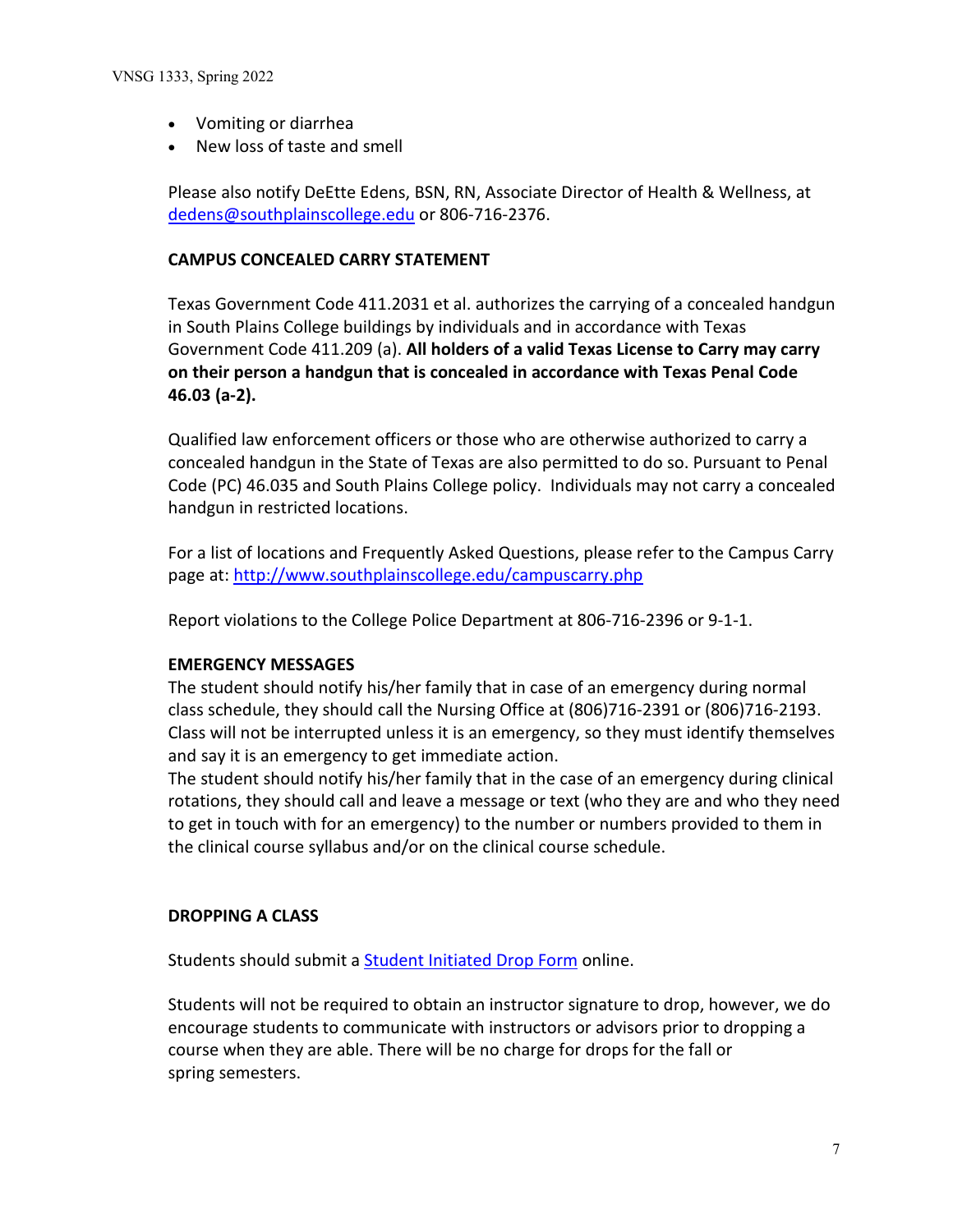### **WITHDRAWING FROM CLASSES**

If a student wishes to withdraw from all courses, they should initiate that process with the Advising Office. They can schedule an appointment with an advisor by visiting <http://www.southplainscollege.edu/admission-aid/advising/spcadvisors.php> or by calling 806-716-2366.

Schedule Change (after late registration and before census date)

To make a schedule change after late registration and before the census

date students should submit a [Schedule](https://forms.office.com/Pages/ResponsePage.aspx?id=ZrGRbWrP6UWeIqAmJdCCqRkmPIpp6AVCixFJfcqITt9UODIyTkRZSkFHVDNSVFRFV0g0T0tVWVAwRi4u) Change Form.

After late registration, adding a class requires instructor approval. If a student is requesting to be added to one of your courses and you approve, please email [registrar@southplainscollege.edu](mailto:registrar@southplainscollege.edu) with your approval. This can take the place of signature on the Schedule Change Form that we have required in the past.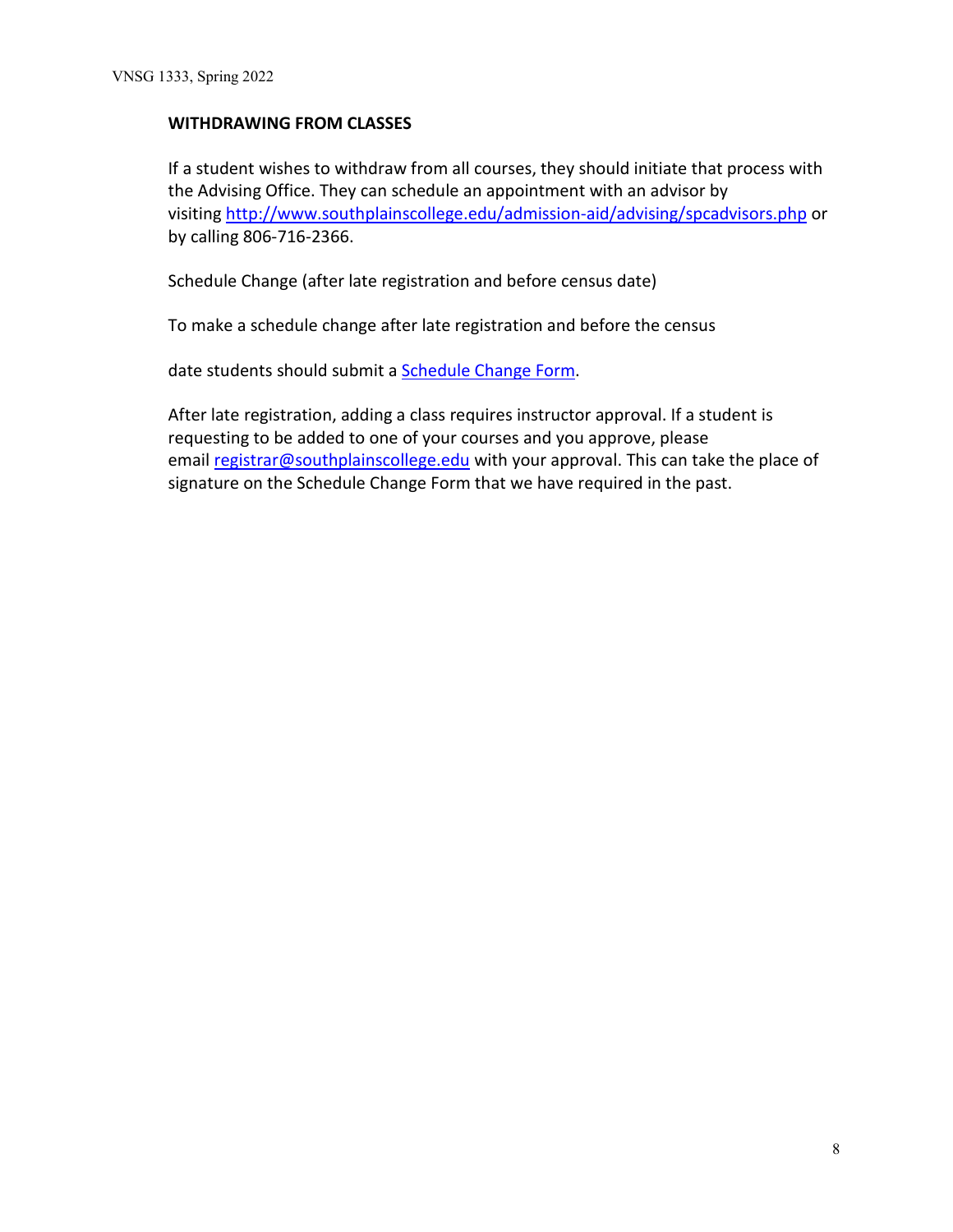# **WHITEFACE ELEMENTARY SCHOOL PROJECT**

The class will visit the PE classes at Whiteface Elementary School. **The scheduled date is Wednesday, FEBRUARY 16, 2022 from 0930-1500. You will be participating in PE classes from Pre-k to 5th grade. You will need to wear your gray and orange SPC shirt, black scrub pants, and tennis shoes.** With this outing, you will have the opportunity to see all school age children in action and can compare the expected growth and development findings with children in those age groups. Just remember, we are playing dodgeball with the students, so make sure you have room to move and that you are covered appropriately! Also, you are representing SPC so please present yourselves accordingly. All tattoos will need to be covered, hair must be up, and NO jewelry. Tennis shoes are required. You must have your SVN ID badge with you at all times.

**YOU MUST BRING SACK LUNCH AND SEVERAL WATER BOTTLES WITH YOU**. We will be eating lunch in the gym. Again, there are NO vending machines in the school and there is only one quick stop in Whiteface. You will not be allowed to leave the school once we get there as they will not allow you to roam around the campus for security reasons.

## **Whiteface Elementary School 401 Antelope Blvd (please call me if you get lost finding the school)**

# Your homework assignment due date is **WEDNESDAY, MARCH 2, 2022 at 0800 (please note,** *this is earlier than what is listed on the Tentative Due Dates***).**

I hope that you will pay close attention to the students around you and note the differences in all the children you interact with. You will have the opportunity to interact with children from pre-k/kindergarten thru 5<sup>th</sup> grade. Your assignment is to review the characteristics of growth and development for ALL age groups and then complete the homework. For your homework, please review G&D for all school age children before the field trip*.* 

**Part 1:** You will need to summarize the differences in growth and development that you observed between all the age groups during PE. What assistance did they require? Were they able to follow instructions? Did the students openly communicate with you or were they shy and reserved? And you may want to share specific observations that you made while there (i.e. Specific conversations you had with a child, any assistance you were able to offer a child, etc.)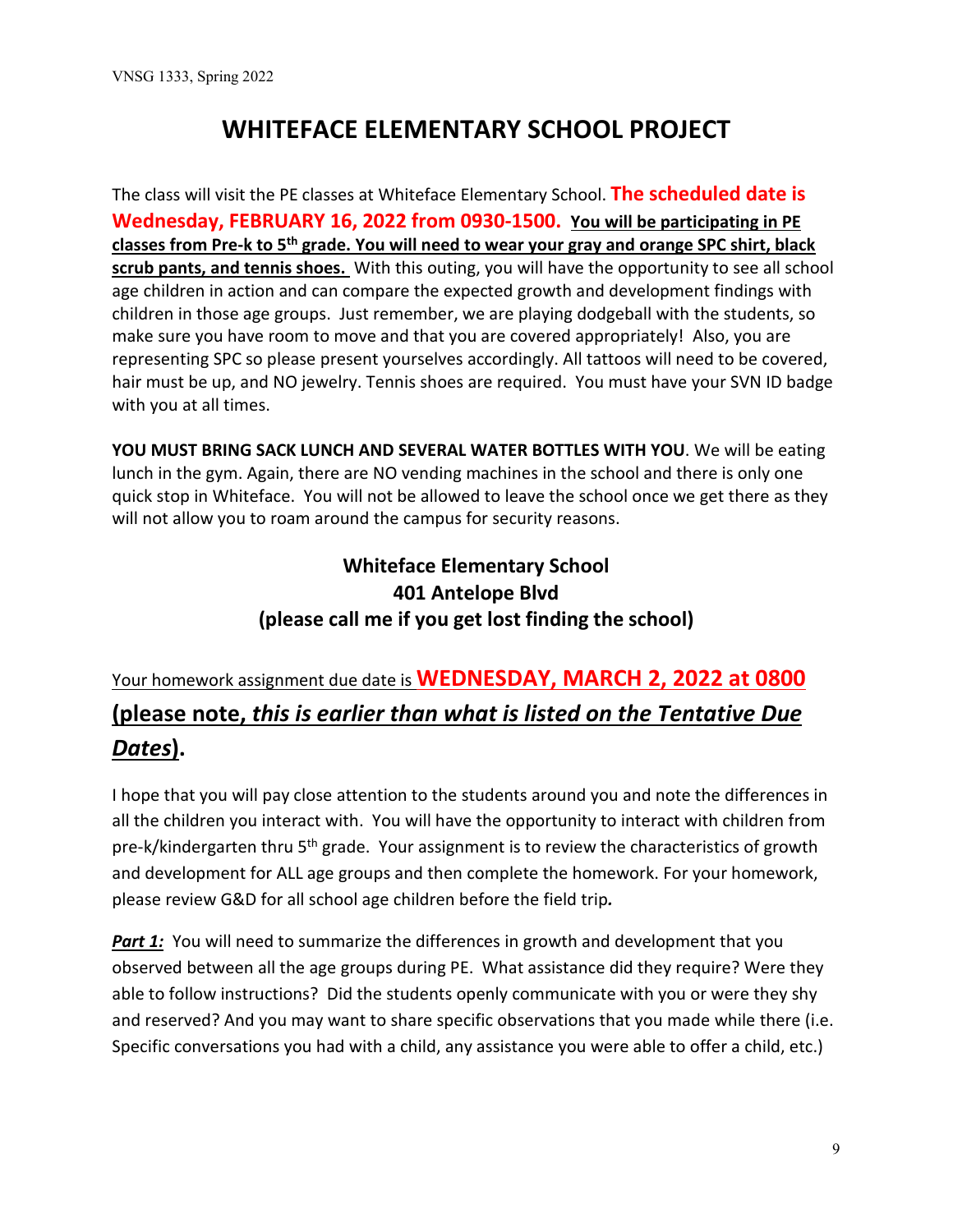**Part 2**: You will also be required to compare the expected vs. actual G&D for your assigned age group in the following areas: physical growth, gross motor, fine motor, language, and social/cognitive skills. So please pay close attention to that specific group during dodge ball. Please review the attached grading rubric before completing the assignment.

This assignment **MUST BE TYPED.** This paper should follow APA guidelines. Two scholarly references are required. Your textbook will count as one reference. A grading rubric has been attached to the following page.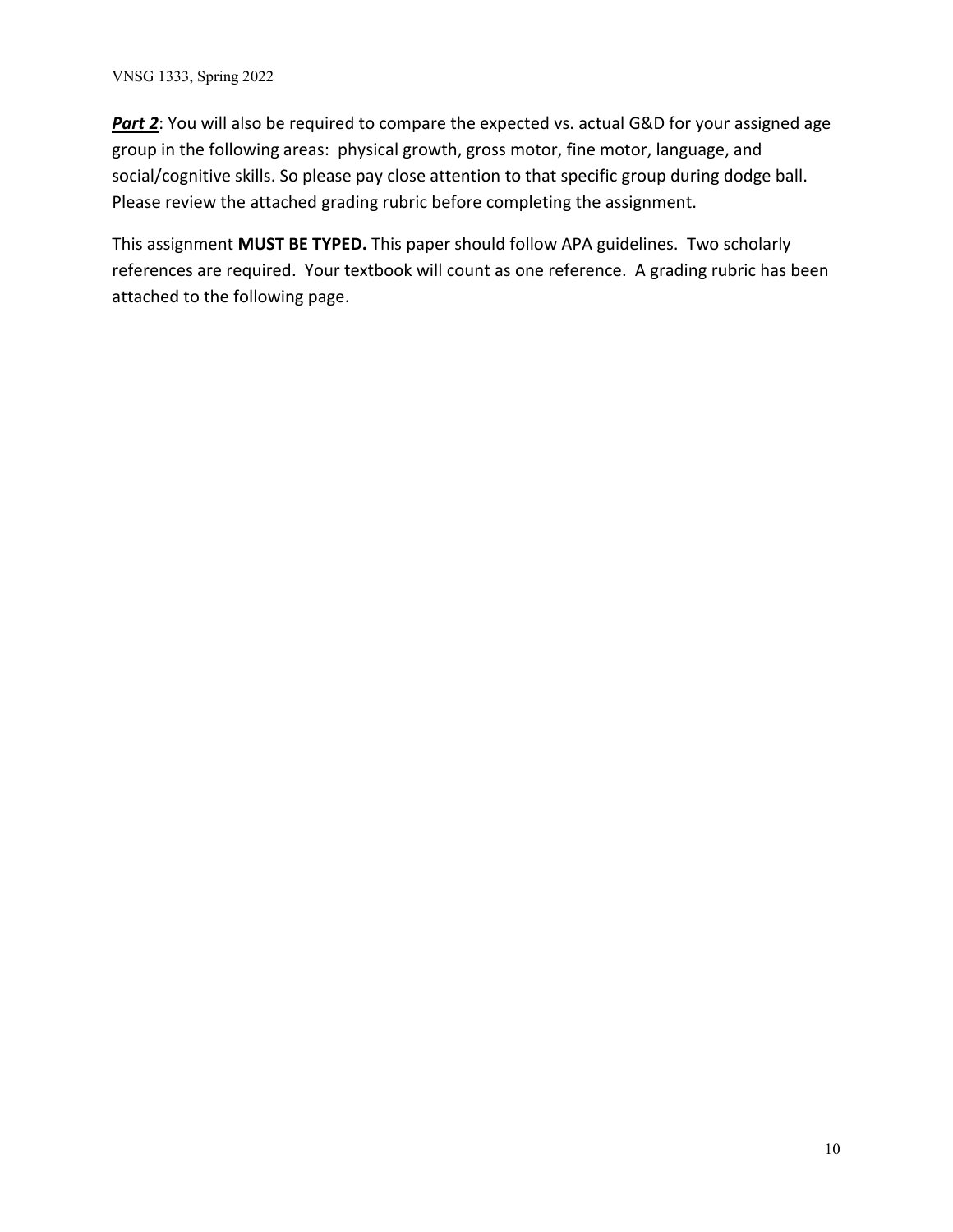# **WHITEFACE ELEMENTARY SCHOOL PROJECT**

| Criteria                                                                                                                                                                                                                                                                                                                                                                                                                         | Available points | Earned points |
|----------------------------------------------------------------------------------------------------------------------------------------------------------------------------------------------------------------------------------------------------------------------------------------------------------------------------------------------------------------------------------------------------------------------------------|------------------|---------------|
| Discuss all areas of expected growth and development<br>(physical, gross/fine motor, language, and social/cognitive<br>skills) for your assigned age group                                                                                                                                                                                                                                                                       | 30               |               |
| Discuss the actual growth and development observed in<br>your assigned age group while at Whiteface Elementary<br>School, including physical growth, gross/fine motor,<br>language, cognitive/social skills                                                                                                                                                                                                                      | 30               |               |
| Summarize the differences that you observed in age<br>groups during PE. What assistance did they require?<br>Were they able to follow instructions? Did the students<br>openly communicate with you or were they shy and<br>reserved? And you may want to share specific<br>observations that you made while there (i.e. Specific<br>conversations you had with a child, any assistance you<br>were able to offer a child, etc.) | 20               |               |
| Presentation, Neatness, Spelling, Grammar                                                                                                                                                                                                                                                                                                                                                                                        | 10               |               |
| APA format is required<br>At least 2 scholarly references are required (you may use<br>your textbook as one of the required references.)                                                                                                                                                                                                                                                                                         | 10               |               |

**\_\_\_\_\_\_\_\_\_\_\_\_\_\_\_\_\_\_\_\_\_\_\_\_\_\_\_\_\_\_\_\_\_\_\_\_\_\_\_\_\_\_\_\_\_\_\_\_\_\_\_\_\_\_\_\_\_\_\_\_\_\_\_\_\_\_\_\_\_\_\_\_\_\_\_\_\_\_\_\_\_\_\_\_\_\_\_\_\_\_\_\_\_\_\_\_\_\_\_\_\_\_ \_\_\_\_\_\_\_\_\_\_\_\_\_\_\_\_\_\_\_\_\_\_\_\_\_\_\_\_\_\_\_\_\_\_\_\_\_\_\_\_\_\_\_\_\_\_\_\_\_\_\_\_\_\_\_\_\_\_\_\_\_\_\_\_\_\_\_\_\_\_\_\_\_\_\_\_\_\_\_\_\_\_\_\_\_\_\_\_\_\_\_\_\_\_\_\_\_\_\_\_\_\_ \_\_\_\_\_\_\_\_\_\_\_\_\_\_\_\_\_\_\_\_\_\_\_\_\_\_\_\_\_\_\_\_\_\_\_\_\_\_\_\_\_\_\_\_\_\_\_\_\_\_\_\_\_\_\_\_\_\_\_\_\_\_\_\_\_\_\_\_\_\_\_\_\_\_\_\_\_\_\_\_\_\_\_\_\_\_\_\_\_\_\_\_\_\_\_\_\_\_\_\_\_\_**

## **Grade \_\_\_\_\_\_\_\_\_\_\_\_\_\_\_\_**

### **Comments:**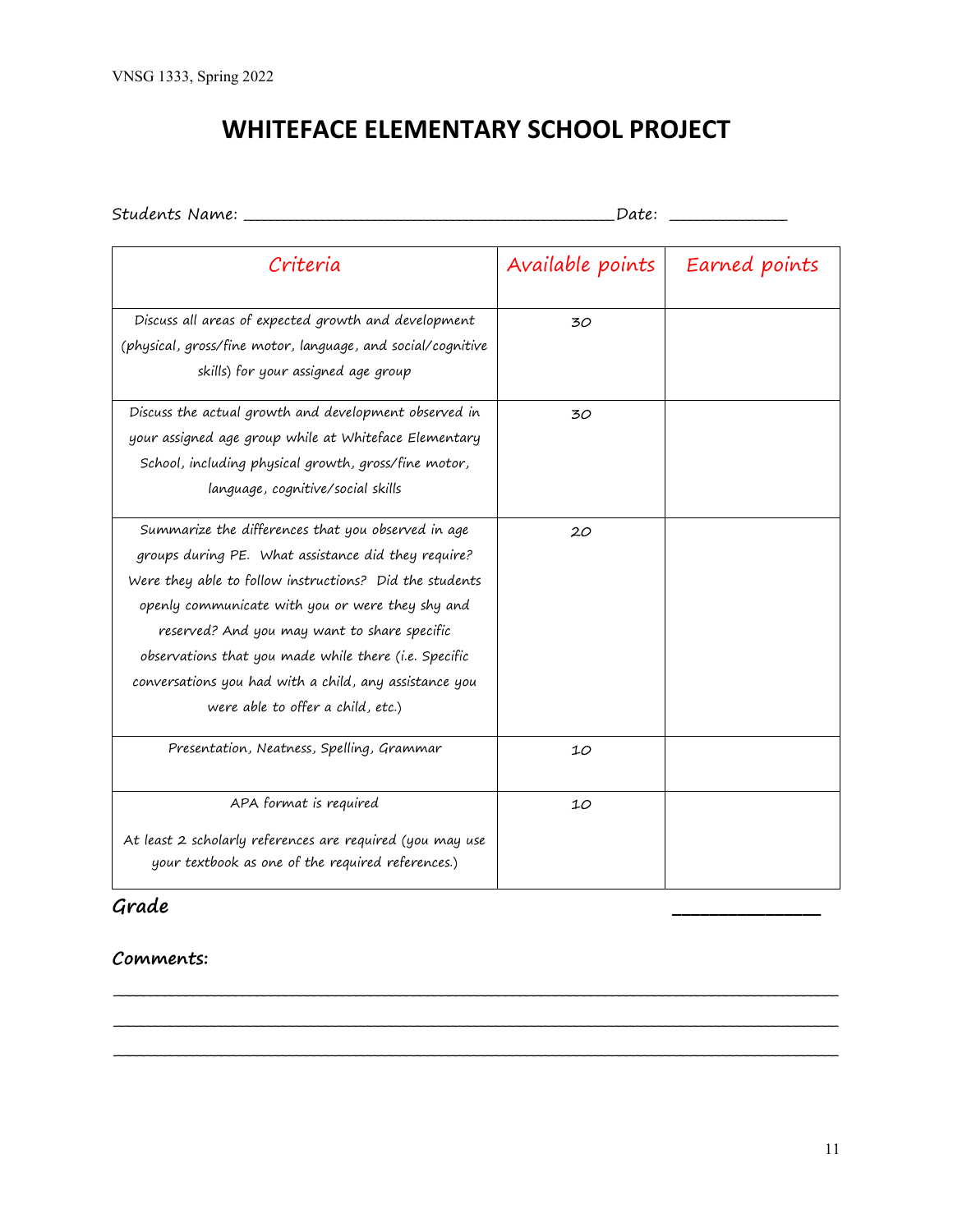# **WHITEFACE ELEMENTARY ASSIGNMENT GROUPS**

## **Pre-K/Kind**

Abraham Casanova Jillian Lopez Sofia Pompa Vaness Sanchez

# **1st grade**

Julian Chavez Faith Martin Karla Ramirez Jazmin Sanchez

# **2nd grade**

Miguel Chavez Matthew Martinez Shadee Rincones Erica Santos

# **3rd grade**

Shay DeLaRosa Erika Mendoza Malisa Rodriquez Elisa Soliz

## **4th grade**

Caroline Espinoza Tami Molinar Brittney Saenz Lillian Wadone

# **5th grade**

Jerrica Greene Danielle Olivas Marcelina Samora Mariel Zaragoza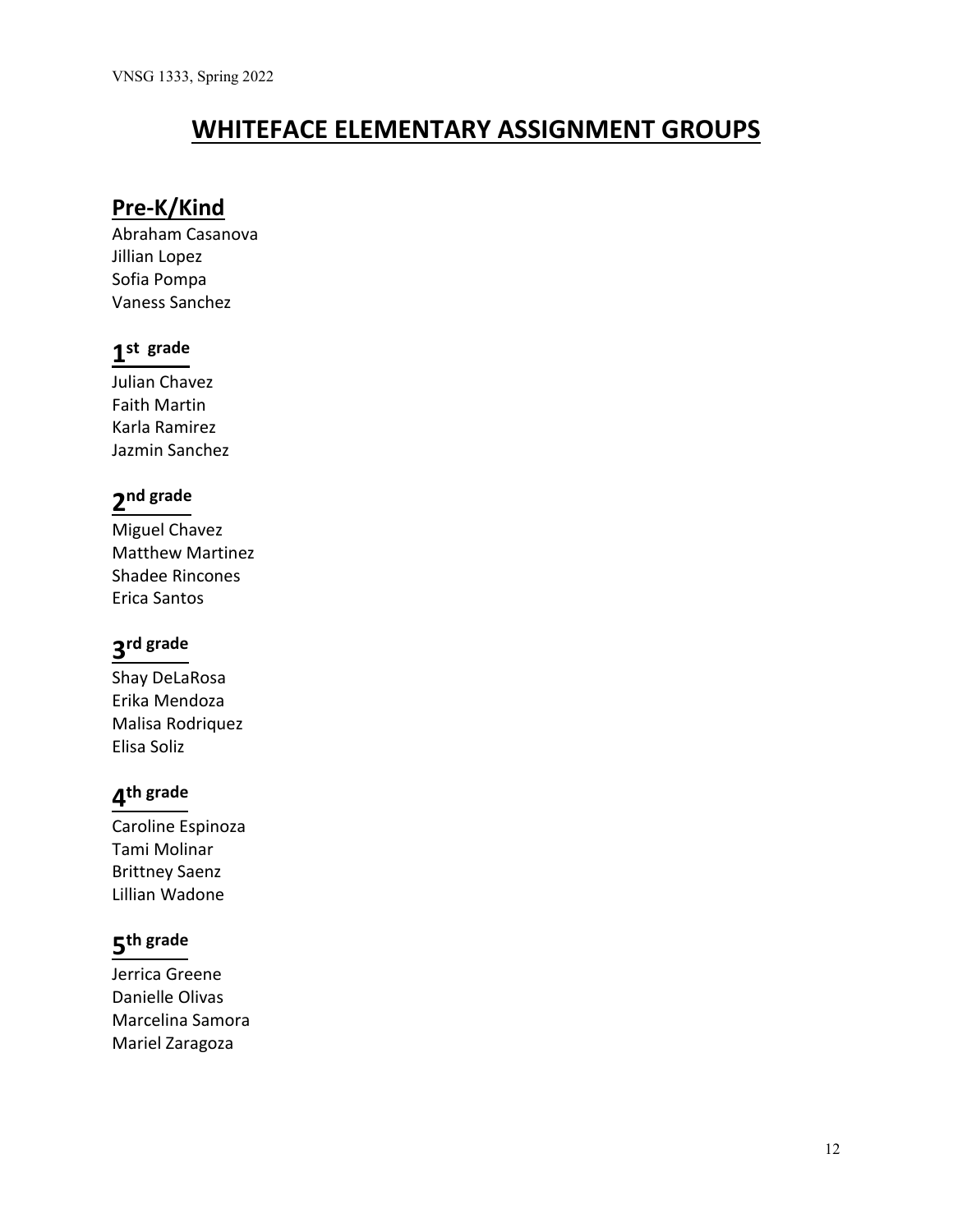## **VNSG 1133 FIELD TRIP INSTRUCTIONS**

VNSG Students need to be at the Whiteface Elementary School no later than **0930 on Wednesday, FEBRUARY 16, 2022**. **IT WILL TAKE YOU AT LEAST 15 MINUTES TO GET TO WHITEFACE FROM LEVELLAND…..IF YOU ARE UNFAMILIAR WITH THE AREA IT WILL TAKE YOU LONGER. PLAN ACCORDINGLY!!!!!!!!!!!** We will meet under the awning as a group BEFORE entering the school….**please wait until I get there before you go in.** We will be participating in their PE classes from 0930-1500 (this time may be altered to accommodate the elementary school PE schedule). You will need to wear your black scrub pants and gray SPC boot camp t-shirt. **TENNIS SHOES** are required. You **MUST** have your SVN ID on you upon arrival! ID may be removed once we begin. Also, tattoos MUST be covered and NO jewelry will be allowed.

Each student will need to sign in as a guest at the school and then we will have brief confidentiality in-service prior to the beginning of PE class. Mrs. J will help with this.

We will eat lunch in Whiteface. We will follow the elementary school lunch schedule and we will eat as a group in the school auditorium. **YOU MUST BRING A SACK LUNCH AND SEVERAL WATER BOTTLES WITH YOU**. Again, there are **NO** vending machines in the school and there is only one quick stop in Whiteface. You will not be allowed to leave the school once we get there as they will not allow you to roam around the campus for security reasons. You will **not be** allowed to go to and from your vehicles so you will need to bring your lunch and liquids into the building with you when you get there.

This is a **MANDATORY** assignment. You will complete your homework assignment from this field trip. If you are not in the appropriate uniform, you forget your name tag, or you are late and miss the sign-in OR the confidentiality in-service, you will be sent home and will receive a "0" for this assignment.



**QR code for map to Whiteface Elementary School**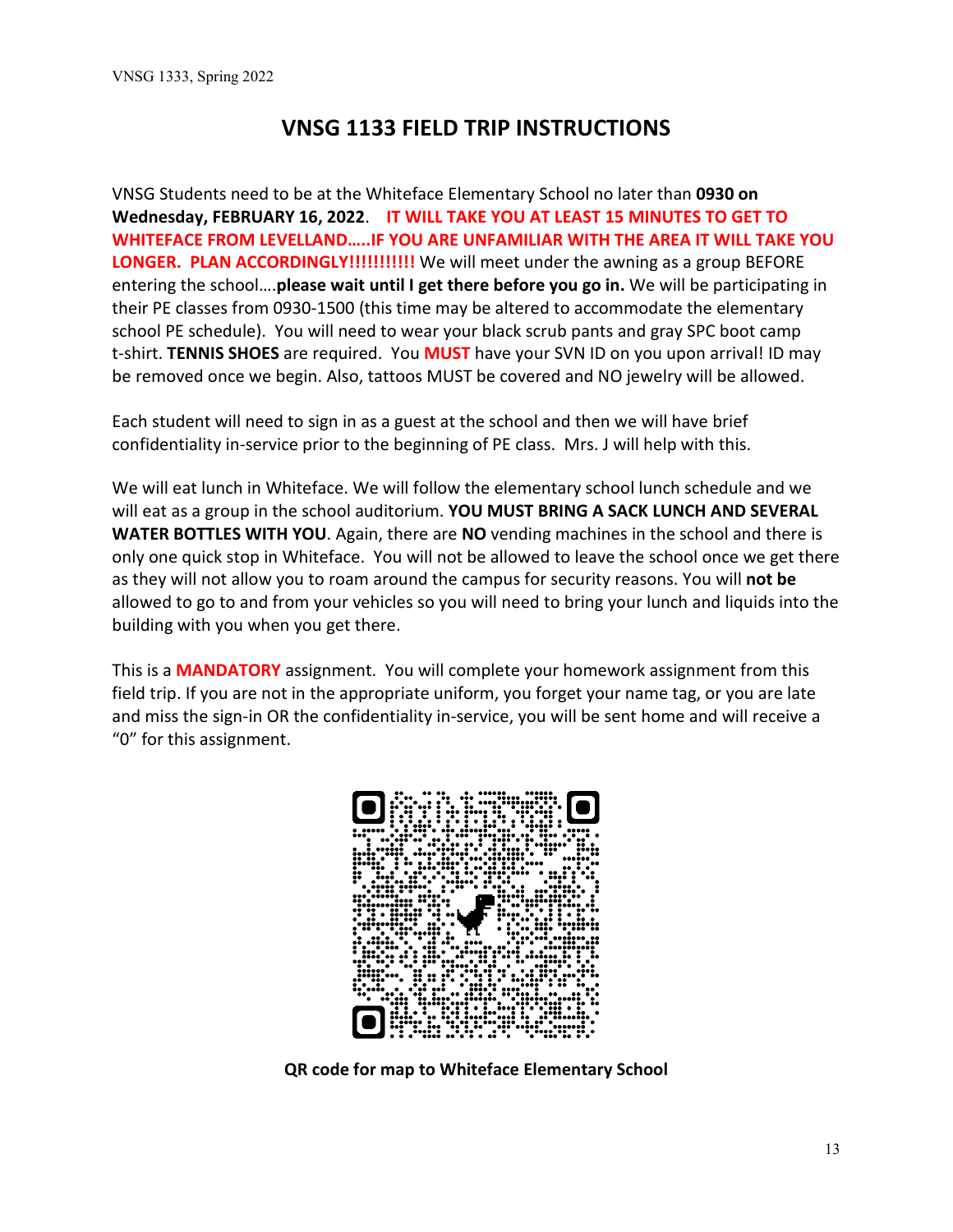# Growth and Developmental Milestones - Infancy/Toddler (con't.)

| <b>AGE</b> | <b>PHYSICAL</b>                                                                                                           | <b>GROSS MOTOR</b>                                                                                                                                                                   | <b>FINE MOTOR</b>                                                                 | <b>LANGUAGE</b>                                                                                                                                                                      | <b>SOCIAL/COGNITION</b>                                                                                                                                                                                        |
|------------|---------------------------------------------------------------------------------------------------------------------------|--------------------------------------------------------------------------------------------------------------------------------------------------------------------------------------|-----------------------------------------------------------------------------------|--------------------------------------------------------------------------------------------------------------------------------------------------------------------------------------|----------------------------------------------------------------------------------------------------------------------------------------------------------------------------------------------------------------|
| I mo.      | Primitive reflexes<br>present and strong.<br>Obligatory nose breather<br>(most infants)                                   | Assumes flexed position with<br>pelvis high, but<br>knees not under abdomen<br>when prone.<br>Can turn head from side to<br>side when prone, lifts<br>head momentarily from bed.     | Grasp reflex strong.<br>Hand clenches on contact with<br>rattle.                  | Cries to express<br>displeasure.<br>Makes comfort sounds<br>during feeding                                                                                                           | Is in sensorimotor<br>phase<br>Watches parent's face<br>as he/she talks to<br>infant.                                                                                                                          |
| 2 mos.     | Posterior fontanel closed<br>Crawling reflex disappears.                                                                  | Assumes less flexed position<br>when prone.<br>When prone, can lift head<br>almost 45 degrees off<br>table.                                                                          | Hands frequently open.<br>Grasp reflex fading.                                    | Vocalizes, distinct from<br>crying.<br>Coos.                                                                                                                                         | Demonstrates social<br>smile.                                                                                                                                                                                  |
| 3 mos.     | Primitive reflexes fading.                                                                                                | Able to hold head more erect<br>when sitting, but<br>still bobs forward.                                                                                                             | Actively holds rattle but will<br>not reach for it.<br>Grasp reflex absent.       | Squeals aloud to show<br>pleasure.<br>Coos, babbles, chuckles.                                                                                                                       | Displays considerable<br>interest in surroundings.<br>Can recognize familiar<br>faces and objects, such as<br>feeding bottle.                                                                                  |
| 4 mos.     | Moro, tonic neck, rooting<br>and Perez reflexes have,<br>disappeared.<br>Drooling begins                                  | Has almost no head lag when<br>pulled to sitting position.<br>Balances head well in sitting<br>position.                                                                             | Inspects and plays with hands,<br>pulls clothing or blanket over<br>face in play. | Makes consonant sounds<br>k, g, p, b.<br>Laughs aloud                                                                                                                                | Enjoys social interaction<br>with people.                                                                                                                                                                      |
| 5 mos.     | Growth rate may begin to<br>decline.                                                                                      | Can turn over from abdomen<br>to back.                                                                                                                                               | Able to grasp objects<br>voluntarily.                                             | Squeals                                                                                                                                                                              | Smiles at mirror image.<br>Discovers parts of body.                                                                                                                                                            |
| 6 mos      | Birth weight doubled<br>Teething may begin with<br>eruption of two<br>lower central incisors<br>Chewing and biting occur. | When prone, can lift chest and<br>upper abdomen off table,<br>bearing weight on hands.<br>When about to be pulled to<br>sitting position, lifts head.<br>Rolls from back to Abdomen. | Rescuers a dropped<br>Object.<br>Holds bottle.                                    | Begins to imitate sounds.<br><b>Babbling</b> resembles<br>one-syllable utterances<br>such as ma, mu, da, di, hi.<br>Takes pleasure in hearing<br>own sounds<br>(self-reinforcement). | Recognizes parents; begins<br>to fear strangers. Has<br>definite likes and dislikes.<br>Beginning of imitation.<br>Laughs when head is hidden<br>in a towel. Object<br>permanence beginning.<br>Prefers "Mom". |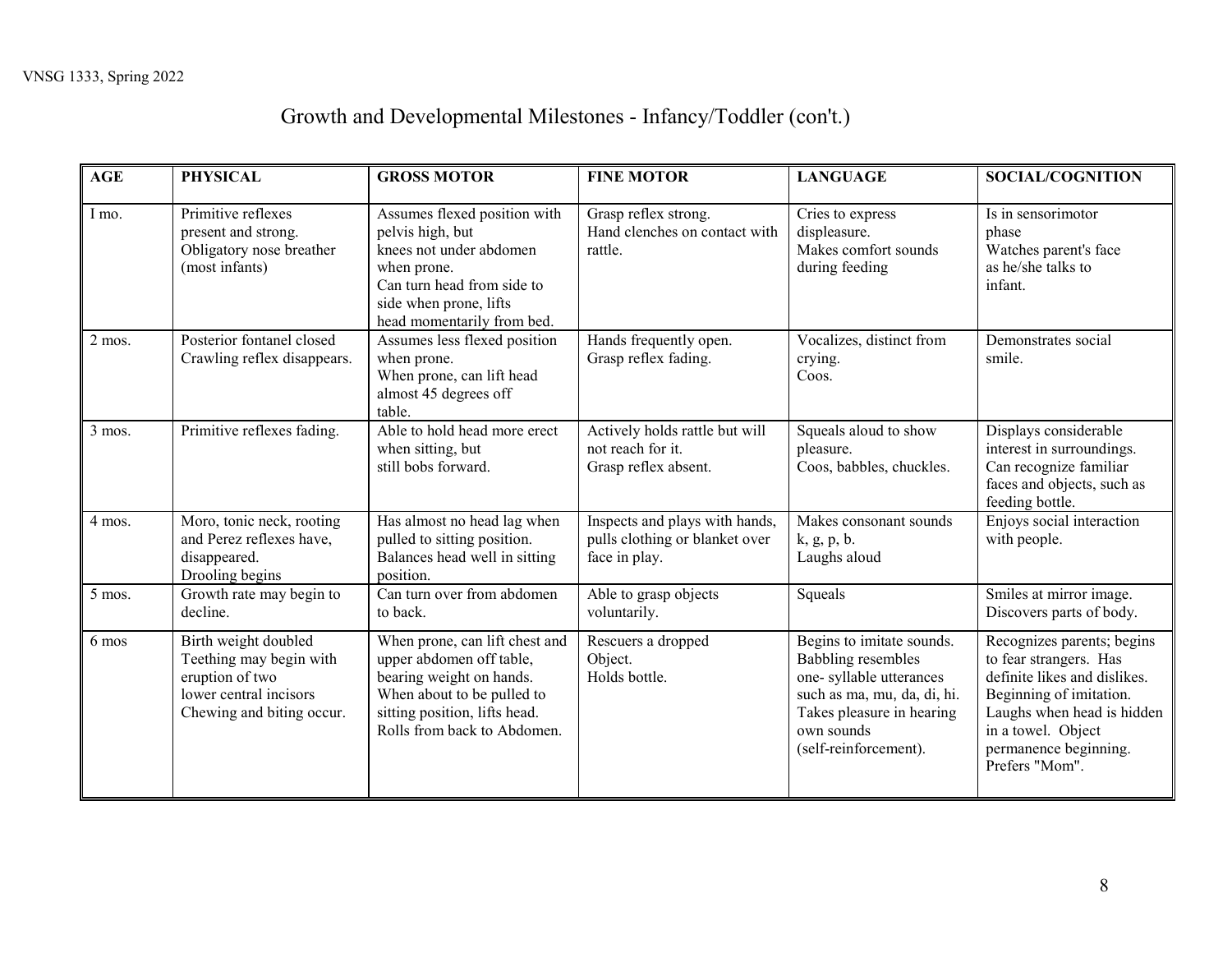# Growth and Developmental Milestones - Infancy/Toddler (con't.)

| <b>AGE</b> | Physical                                                                                                                                                                               | <b>Gross Motor</b>                                                                                                                                                    | <b>Fine Motor</b>                                                                                             | Language                                                                                                                               | Social/Cognition                                                                                                                                                                                          |
|------------|----------------------------------------------------------------------------------------------------------------------------------------------------------------------------------------|-----------------------------------------------------------------------------------------------------------------------------------------------------------------------|---------------------------------------------------------------------------------------------------------------|----------------------------------------------------------------------------------------------------------------------------------------|-----------------------------------------------------------------------------------------------------------------------------------------------------------------------------------------------------------|
| 7 mos      | Eruption of upper central<br>incisors                                                                                                                                                  | When supine,<br>spontaneously lifts<br>head off table.<br>Sits, leaning forward on<br>both hands.                                                                     | Transfers objects from one<br>hand to the other.                                                              | Produces vowel sounds<br>and chained<br>syllables- baba, dada, kaka.                                                                   | Is increasingly fearful of<br>strangers.<br>Plays peekaboo.<br>Looks briefly for toy that<br>disappears.                                                                                                  |
| 8 mos      | Begins to show regular<br>patterns in bladder and<br>bowel elimination.                                                                                                                | Sits steadily unsupported.<br>Begins to crawl.                                                                                                                        | Releases objects at will.<br>Rings bell purposely.                                                            | Makes consonant sounds t<br>d, and w.<br>Combines syllables such as<br>dada, but does not ascribe<br>meaning to them.                  | Dislikes dressing, diaper<br>change.<br>Stranger anxiety peaks.                                                                                                                                           |
| 9 mos      |                                                                                                                                                                                        | Crawls.<br>Recovers balance when leans<br>forward but cannot do so when<br>leaning sideways. Pulls self to<br>standing position and stands<br>holding onto furniture. | Uses thumb and index finger<br>in crude pincer grasp.<br>Preferences for use of<br>dominant hand now evident. | Responds to simple verbal<br>commands.<br>Comprehends "no-no".                                                                         | Increasing interest in<br>pleasing parent.<br>Searches for an object if<br>sees it hidden.                                                                                                                |
| $10$ mos   |                                                                                                                                                                                        | Pulls self to sitting position.<br>Stands while holding onto<br>furniture, sits by falling down.                                                                      | Crude release of an object is<br>beginning.                                                                   | Says dad, mama with<br>meaning.<br>Comprehends "bye-bye".                                                                              | Inhibits behavior to verbal<br>command of "no-no" or own<br>name.<br>Imitates facial expressions,<br>waves bye-bye.<br>Repeats actions that attract<br>attention and are laughed at.<br>Plays pat-a-cake. |
| 11 mos.    |                                                                                                                                                                                        | Creeps with abdomen off<br>floor. Cruises or walks holding<br>onto furniture or with both<br>hands held.                                                              | Neat pincher grasp.                                                                                           | Imitates definite sounds.                                                                                                              | Experiences joy and<br>satisfaction when a task is<br>mastered. Plays a game<br>"up-down", "so-big".                                                                                                      |
| 12 mos.    | Birth weight tripled Birth<br>length increased by. 50%.<br>Head and chest<br>circumference equal. Has<br>total of six to eight<br>deciduous teeth. Anterior<br>fontanel almost closed. |                                                                                                                                                                       | Can tum pages in a book,<br>many at a time.                                                                   | Says two or more words<br>besides dada and mama.<br>Comprehends meaning of<br>several words.<br>Understands simple verbal<br>commands. | Shows emotion. May<br>develop habit of "security<br>blanket". Has unceasing<br>determination to practice<br>locomotor skills. Searches<br>for an object even it has not<br>seen it hidden.                |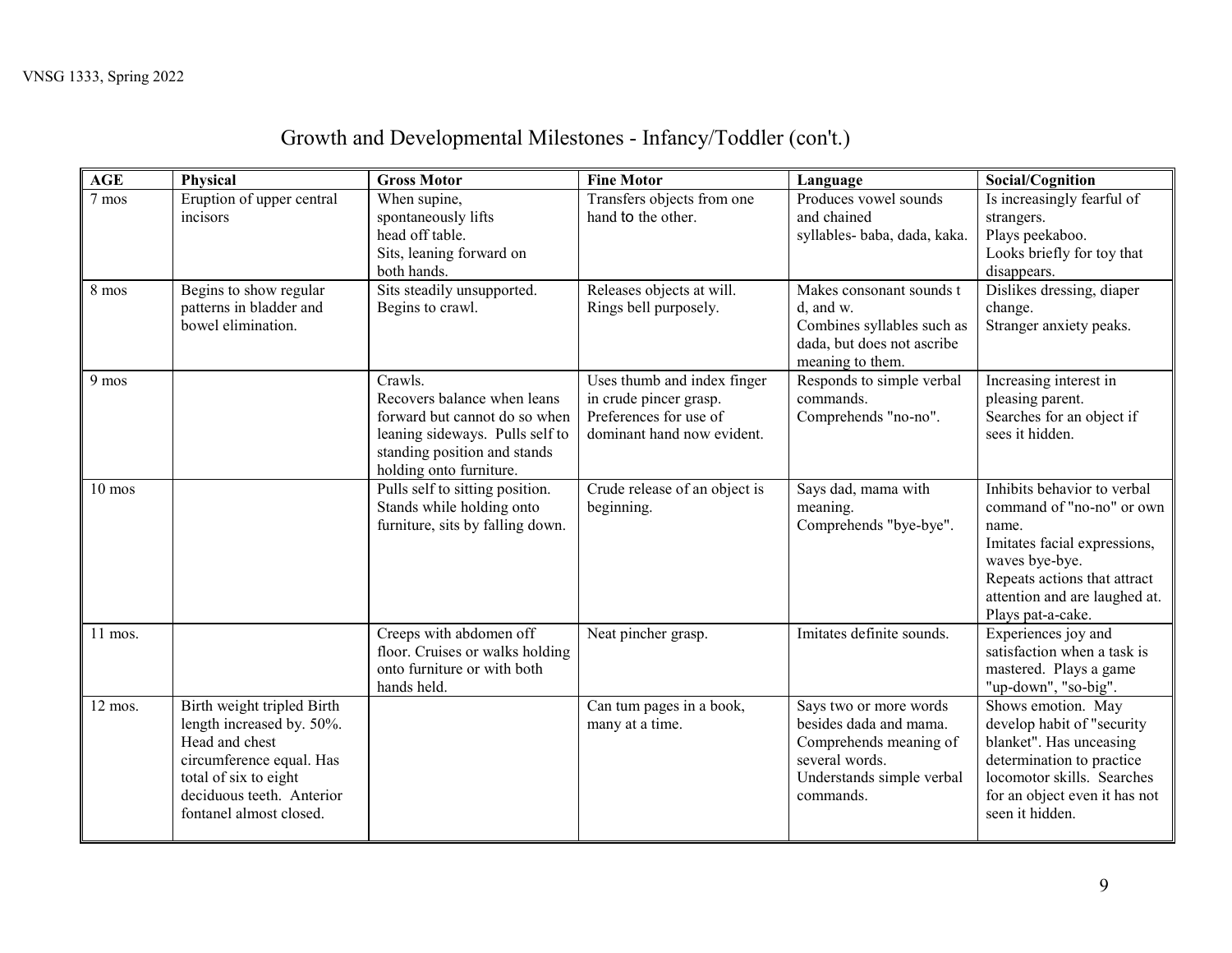# Growth and Developmental Milestones-Infancy/Toddler (con't.)

| Age                           | Physical                                                                                                                                                                                                                                                                                                          | <b>Gross Motor</b>                                                                       | <b>Fine Motor</b>                                                                                                      | Language                                                                                                                                                             | Social/Cognition                                                                                                                                                                                                                                        |
|-------------------------------|-------------------------------------------------------------------------------------------------------------------------------------------------------------------------------------------------------------------------------------------------------------------------------------------------------------------|------------------------------------------------------------------------------------------|------------------------------------------------------------------------------------------------------------------------|----------------------------------------------------------------------------------------------------------------------------------------------------------------------|---------------------------------------------------------------------------------------------------------------------------------------------------------------------------------------------------------------------------------------------------------|
| 15 mos.                       | Steady growth in height and<br>weight.                                                                                                                                                                                                                                                                            | Walks without help. Assumes<br>standing position without help.                           | Constantly casts objects to<br>floor. Builds tower ot two<br>cubes.                                                    | Says four to six words,<br>including names. "Asks"<br>for objects by pointing.<br>Understands simple<br>commands. May use<br>head-shaking gesture to<br>denote "no". | Is in sensorimotor phase.<br>Tolerates some separation<br>from parent. Less likely to<br>fear strangers. Beginning to<br>imitate parents. Feeds self<br>using regular cup with little<br>spilling. Realizes that "out<br>of sight" is not out of reach. |
| 18 mos                        | Anterior fontanel closed                                                                                                                                                                                                                                                                                          | Runs clumsily, falls often.<br>Pulls and pushes toys.                                    | Builds tower of three to four<br>cubes. Turns pages in a book<br>two or three at a time.                               | Says ten or more words.                                                                                                                                              | Is great imitator ("domestic<br>mimicry"). Takes off<br>gloves, socks, and shoes and<br>unzips. Beginning<br>awareness of ownership.<br>May develop dependency<br>on transitional objects.                                                              |
| 24 mo.<br>$(2 \text{ years})$ | Chest circumference<br>exceeds head<br>circumference.<br>Adult height approximately<br>double height at 2 years of<br>age.<br>Physiologic systems, except<br>for endocrine and<br>reproductive, stable and<br>mature.<br>May have achieved<br>readiness for beginning<br>daytime control of bowel<br>and bladder. | Goes up and down stairs with<br>two feet on each step.                                   | Builds tower of six to seven<br>cubes.<br>Turns pages of book one at a<br>time.<br>Turns doorknob and unscrews<br>lid. | Has vocabulary of<br>approximately 300 words.<br>Uses two- to three word<br>phrases.<br>Verbalizes need for<br>toileting, food, or drink<br>Talks incessantly.       | Is in preconceptual stage-<br>parallel play.<br>Has increased independence<br>from parent.<br>Thinking is characterized by<br>global organization of<br>thought, transudative<br>reasoning, concept of<br>animism, and magical<br>thinking.             |
| 30 mo.                        | Birth weight quadrupled.<br>Primary dentition (twenty<br>teeth) completed.<br>May have daytime bowel<br>and bladder control.                                                                                                                                                                                      | Jumps with both feet. Stands<br>on one foot momentarily.<br>Takes a few steps on tiptoe. | Builds tower of eight cubes.                                                                                           | Gives first and last name.<br>Uses plurals.                                                                                                                          | Separates more easily from<br>parent.<br>Begins to notice sex<br>differences; knows own sex.<br>May attend to toilet needs<br>without help except for wiping.                                                                                           |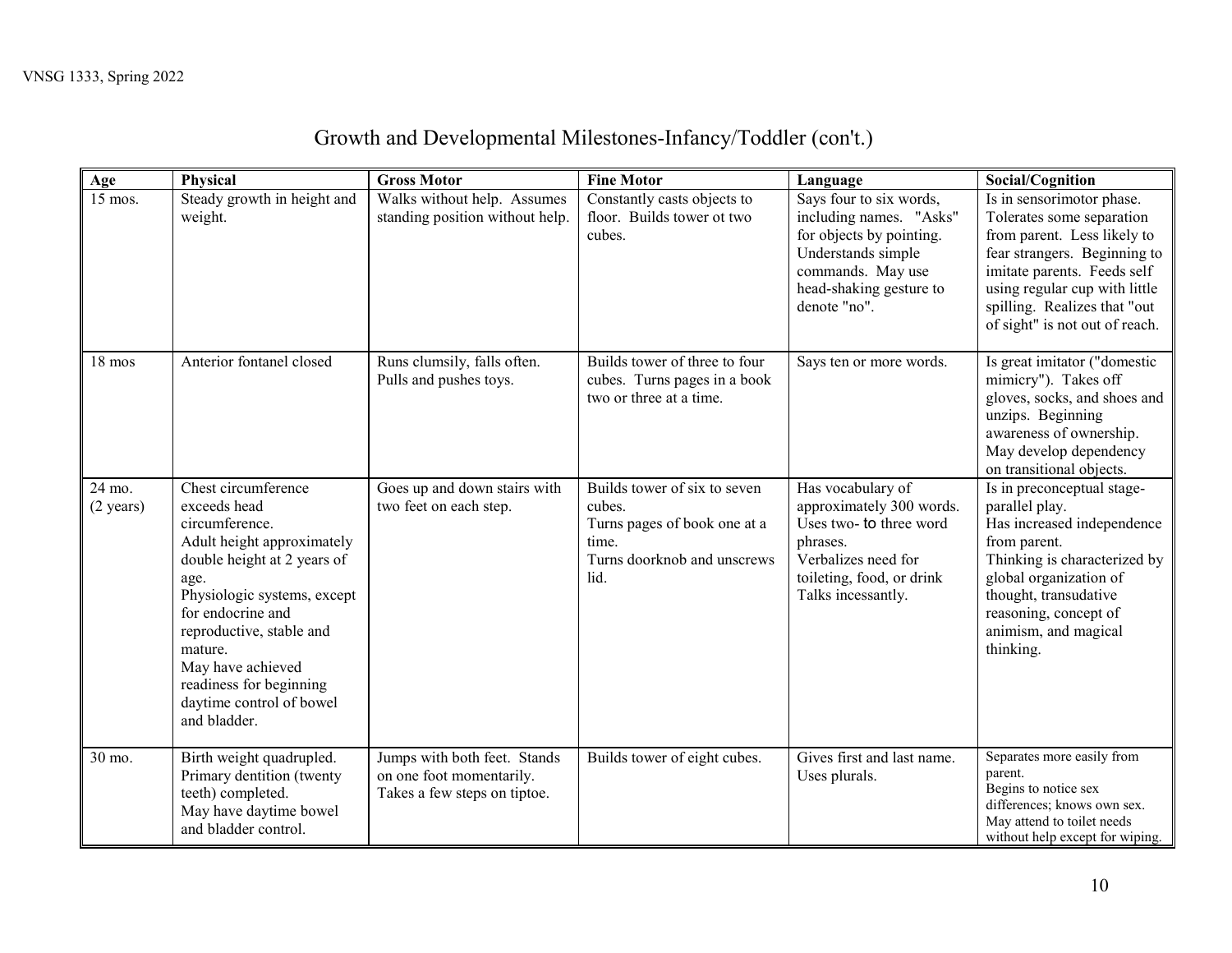| $\mathbf{A}$                                                             | Physical                                                                         | <b>Gross Motor</b>                                                                                                               | <b>Fine Motor</b>                                                                                                                                                                       | Language                                                                                                                                                                                                                                                                                                | Socialization                                                                                                                                                                                                                                                              | Cognition                                                                       | <b>Family Relationships</b>                                                                                                                                                                                                  |
|--------------------------------------------------------------------------|----------------------------------------------------------------------------------|----------------------------------------------------------------------------------------------------------------------------------|-----------------------------------------------------------------------------------------------------------------------------------------------------------------------------------------|---------------------------------------------------------------------------------------------------------------------------------------------------------------------------------------------------------------------------------------------------------------------------------------------------------|----------------------------------------------------------------------------------------------------------------------------------------------------------------------------------------------------------------------------------------------------------------------------|---------------------------------------------------------------------------------|------------------------------------------------------------------------------------------------------------------------------------------------------------------------------------------------------------------------------|
| $\mathbf G$<br>$\bf{E}$                                                  |                                                                                  |                                                                                                                                  |                                                                                                                                                                                         |                                                                                                                                                                                                                                                                                                         |                                                                                                                                                                                                                                                                            |                                                                                 |                                                                                                                                                                                                                              |
| $\mathfrak{Z}$<br>$\mathbf y$<br>$\mathbf e$<br>$\rm{a}$<br>$\bf r$<br>S | May have achieved<br>nighttime control<br>of bowel and<br>bladder.               | Rides tricycle. Jumps<br>off bottom step.<br>Stands on one foot for<br>a few seconds.<br>Goes up stairs using<br>alternate feet. | Builds tower of nine<br>of ten cubes. Copies a<br>circle, imitates a<br>cross, names what he<br>has drawn.                                                                              | Has vocabulary of<br>about 900 words. Uses<br>complete sentences of<br>three to four words.<br>Talks incessantly<br>regardless of whether<br>anyone is paying<br>attention.                                                                                                                             | Has increased<br>attention span Feed<br>self completely.<br>Likes to "help"<br>entertain by passing<br>around food.<br>Play is parallel and<br>associative. Begins<br>to learn simple<br>games. Able to<br>share toys, although<br>expresses idea of<br>"mine" frequently. | Is in preconceptual<br>phase.<br>Is egocentric in<br>thought and<br>behavior.   | Attempts to please<br>parents and conform to<br>their expectations.<br>Boys tend to identify<br>more with father or<br>other male figure.<br>Has increased ability to<br>separate easily and<br>comfortably from<br>parents. |
| $\overline{4}$<br>$\mathbf y$<br>$\bf r$<br>$\mathbf e$<br>a<br>S        | Pulse and<br>respiration<br>decrease slightly.<br>Length of birth is<br>doubled. | Skips and hops on one<br>foot. Throws ball<br>overhand. Walks down<br>stairs using alternate<br>footing.                         | Uses scissors<br>successfully to cut<br>out picture following<br>outline.<br>Can lace shoes.<br>Copies a square,<br>traces a cross and<br>diamond, adds three<br>parts to stick figure. | Has vocabulary of<br>1500 words or more.<br>Uses sentences of four<br>to five words.<br>Tells exaggerated<br>stories.<br>Knows simple songs.<br>Obeys four<br>prepositional phrases,<br>such as "under," "on<br>top of," "beside," "in<br>back of" or "in front<br>of."<br>Names one or more<br>colors. | Very independent.<br>Tends to be selfish<br>and impatient.<br>Aggressive<br>physically.<br>Boasts and tattles.<br>Tells family tales to<br>others with no<br>restraint.<br>Play is associative.<br>Imaginary<br>playmates are<br>common.                                   | Understands time<br>better.<br>Still believes that<br>thoughts cause<br>events. | Do's and don'ts become<br>important.<br>May have rivalry wit<br>older or younger<br>siblings.<br>Identifies strongly with<br>parent of opposite sex.                                                                         |

# Growth and Developmental Milestones-Infancy/Toddler (con't.)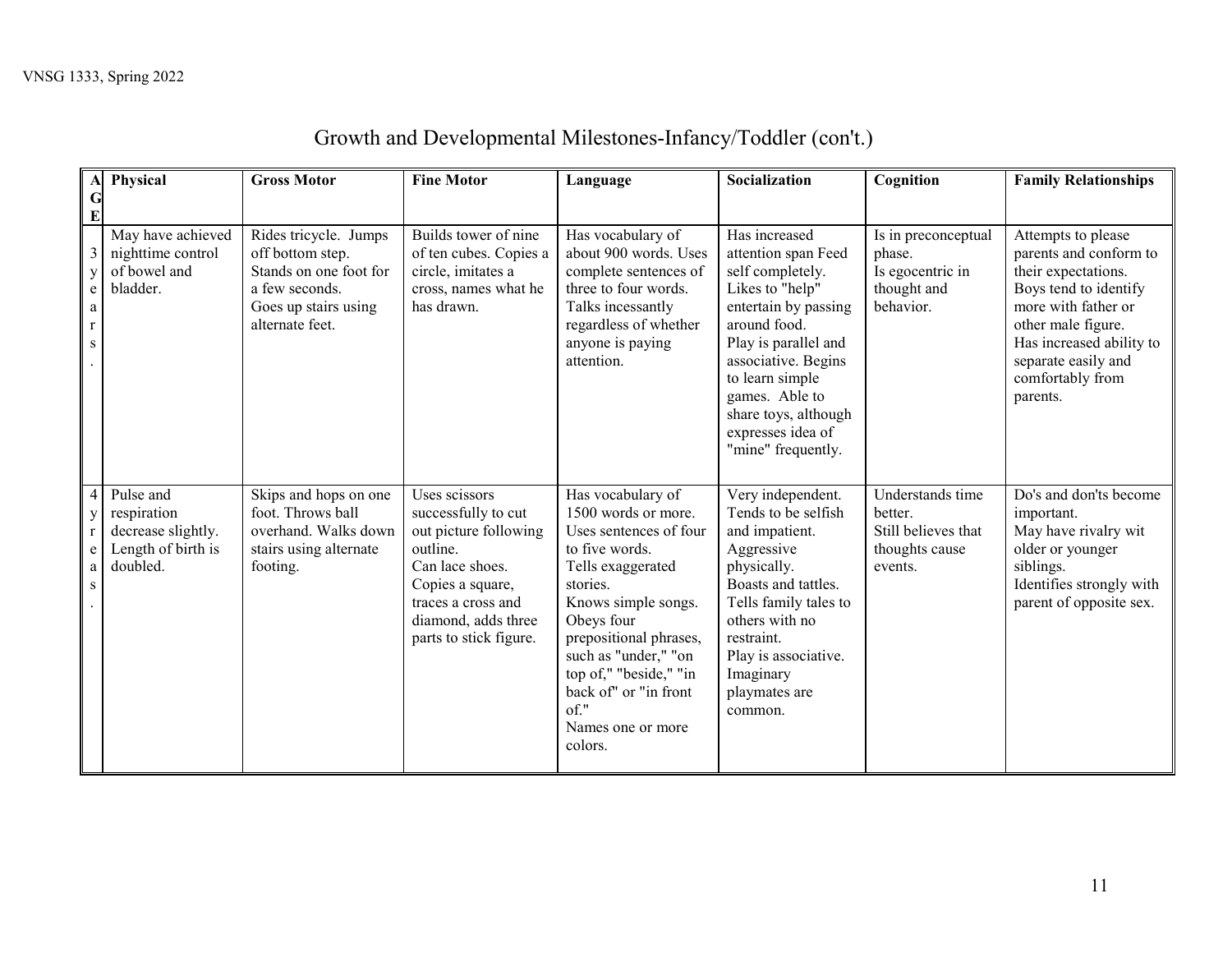|     | 5 Pulse and        | Skips and hops on     | Ties shoelaces. Uses    | Has vocabulary of   | Is less rebellious and | May notice         | Gets along well with     |
|-----|--------------------|-----------------------|-------------------------|---------------------|------------------------|--------------------|--------------------------|
|     | respiration        | alternate feet. Jumps | scissors, simple tools, | about 2100 words.   | quarrelsome than at    | prejudice and bias | parents. May seek out    |
| e   | decrease slightly. | rope. Walks backward  | or pencil very well.    | Names four or. more | 4 years. Is eager to   | in outside world.  | parent more often than   |
| a l | Eruption, of       | with heal to toe.     | Adds seven to nine      | colors.             | do things right and    |                    | at age 4 years for       |
|     | permanent          |                       | parts to stickman.      | Asks inquisitive    | to please; tries to    |                    | reassurance and          |
|     | dentition may      |                       |                         | questions.          | "live by the rules".   |                    | security.                |
|     | begin. Handedness  |                       |                         |                     | Acts "manly" or        |                    | Strongly identifies with |
|     | is established     |                       |                         |                     | "womanly". Play        |                    | parent of same sex.      |
|     | (about $90\%$ are  |                       |                         |                     | is associative. Likes  |                    |                          |
|     | right-handed).     |                       |                         |                     | rules and tries to     |                    |                          |
|     |                    |                       |                         |                     | follow them but may    |                    |                          |
|     |                    |                       |                         |                     | cheat to avoid         |                    |                          |
|     |                    |                       |                         |                     | losing.                |                    |                          |